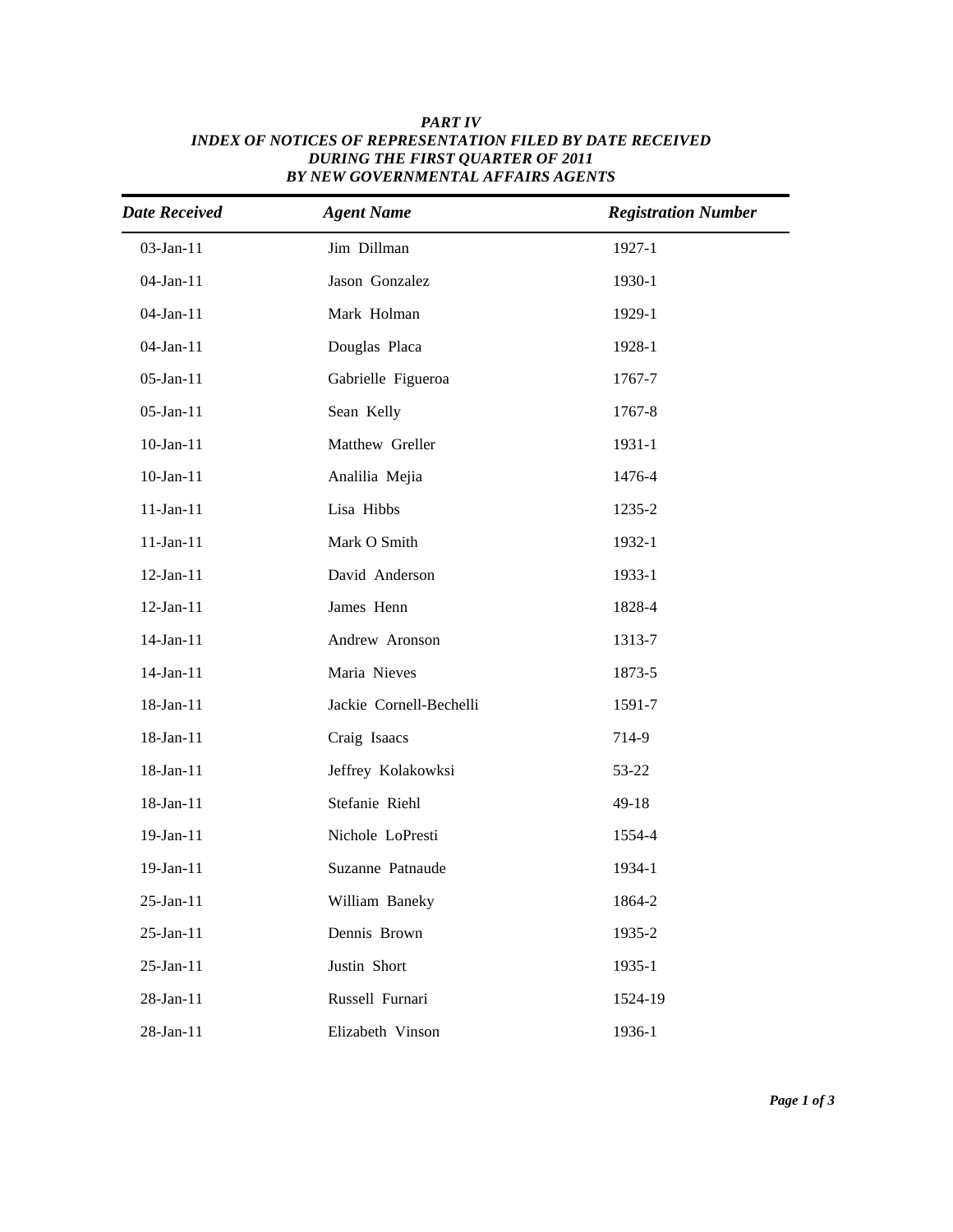| <b>Date Received</b> | <b>Agent Name</b>    | <b>Registration Number</b> |
|----------------------|----------------------|----------------------------|
| 31-Jan-11            | Christine C Simon    | 1937-1                     |
| 03-Feb-11            | Noel Clark           | 1937-2                     |
| 03-Feb-11            | Francisco Gonzalez   | 1809-2                     |
| 08-Feb-11            | Shannon Brett        | 1476-5                     |
| 09-Feb-11            | William J Downey III | 774-10                     |
| 09-Feb-11            | Diane Walsh          | 1386-7                     |
| 10-Feb-11            | Karen Kominsky       | 1938-1                     |
| 10-Feb-11            | Patrick B O'Reilly   | 1938-2                     |
| 15-Feb-11            | George Gilmore       | 1054-22                    |
| 15-Feb-11            | Dean Paranicas       | 1305-10                    |
| 18-Feb-11            | Anthony Severoni     | 1939-1                     |
| 22-Feb-11            | James Wallace        | 1624-5                     |
| 22-Feb-11            | Glenn Wright         | 1926-2                     |
| 23-Feb-11            | Adam Sherman         | 1591-8                     |
| 23-Feb-11            | Crystal Snedden      | 1591-9                     |
| 25-Feb-11            | Jemine Burgos        | 1284-6                     |
| 25-Feb-11            | Nichole LoPresti     | 1284-7                     |
| 25-Feb-11            | Arthur Maurice       | 1284-5                     |
| $01-Mar-11$          | Thomas Bracken       | 19-16                      |
| 10-Mar-11            | Lisa Taylor          | 1901-3                     |
| 14-Mar-11            | Peter Hanley         | 1576-6                     |
| 21-Mar-11            | Tony Bawidamann      | 1940-1                     |
| 21-Mar-11            | Sarah Kan            | 1941-1                     |
| 22-Mar-11            | Michael McGlinn      | 1942-1                     |
| 25-Mar-11            | Christopher Brown    | 185-9                      |

## *Active date Last Name Full Number Full Name INDEX OF NOTICES OF REPRESENTATION FILED BY DATE RECEIVED PART IV DURING THE FIRST QUARTER OF 2011 BY NEW GOVERNMENTAL AFFAIRS AGENTS*